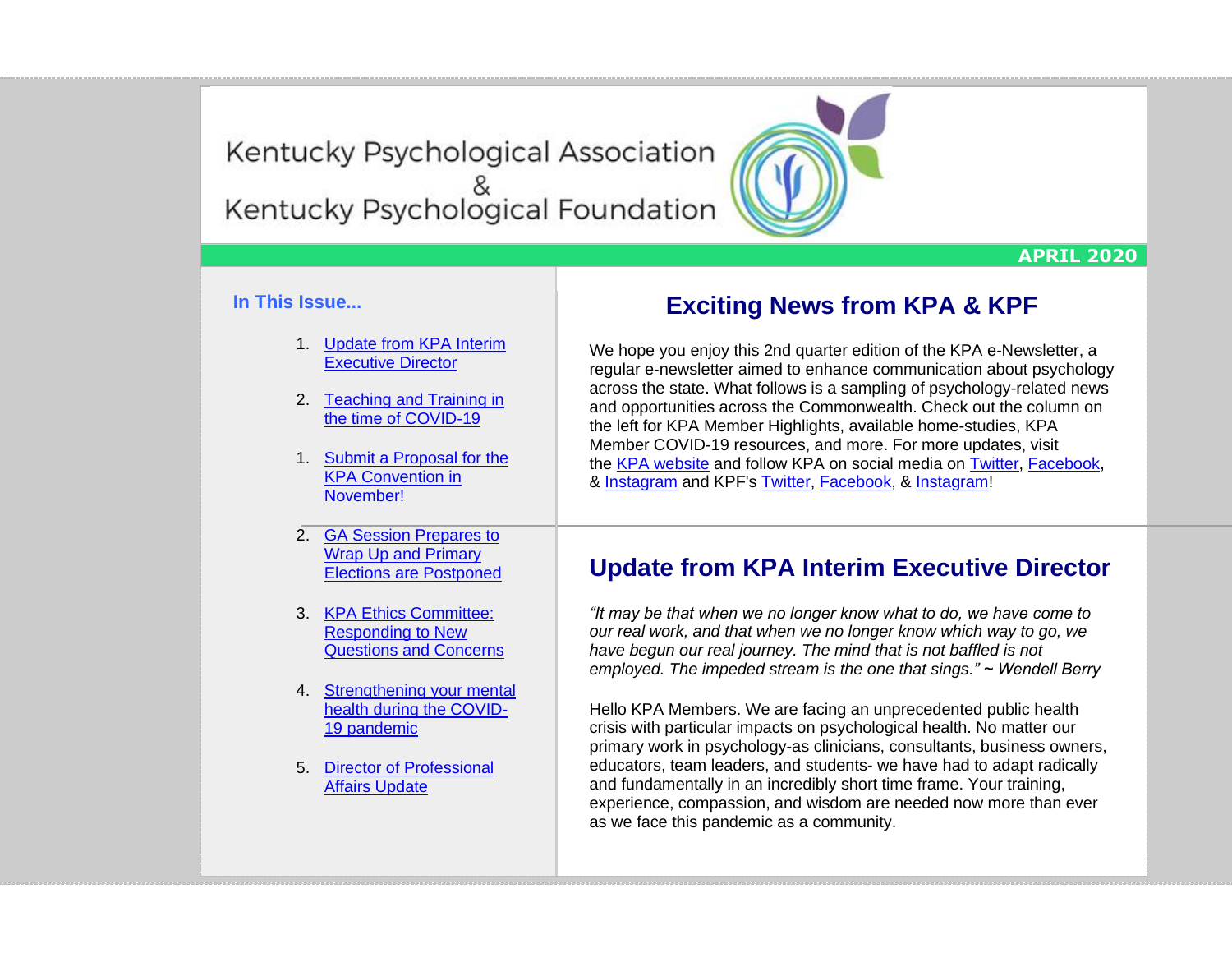6. [KPA Committees](https://kpa.memberclicks.net/administrator/index.php?option=com_mccore&view=contactcenter#Committees)  [Recruiting New Members](https://kpa.memberclicks.net/administrator/index.php?option=com_mccore&view=contactcenter#Committees)

KPA is *your* professional association. Our staff and volunteer leadership have been working tirelessly these past few weeks to provide support for all of you as you incorporate rapidly shifting guidelines and newly required practices. We have harnessed our resources-including APA-for you in order to transform your work as psychologists successfully during this time.

KPA understands that the current situation for all of us is one of uncertainty-including financial uncertainty. Professional associations cannot continue without its members—**KPA IS YOU - OUR MEMBERS**. We want to remind you how invaluable your continued membership is to the strength and health of our psychological association. Your membership-with your annual dues along with other contributions-allow for the necessary infrastructure around all the great member benefits that KPA is able to offer.

As you are aware, KPA has had to cancel or postpone the 2020 Spring Academic Conference and live CE events for the foreseeable future. We are using the network of other state psychological associations and our own committee volunteers to inspire and inform our next best steps to provide accessible quality programming for you over the next several months. We are also, of course, coordinating closely with KBEP to ensure that our offerings meet Kentucky licensure standards for required CEs this year. Stay tuned…

During this surreal time, renewing your annual membership may feel low on the priority list. **I hope you recognize how vital you are—and see that our professional association is only as strong as our members networked together.** Sustaining our strong community of Kentucky psychology professionals and students strengthens our profession for our collective benefit and for the benefit of all Kentuckians.

Thanks for reading,

Varie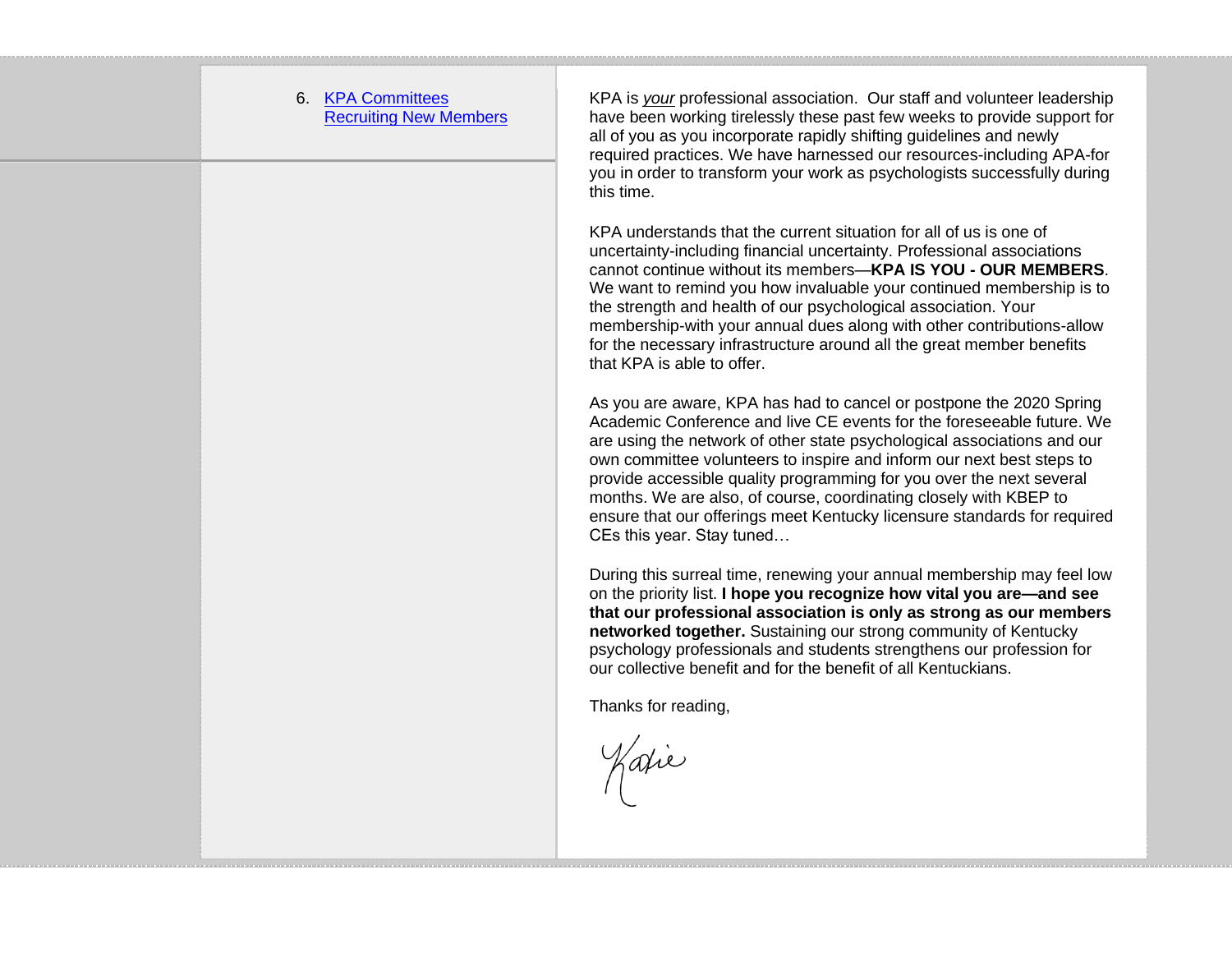# **Attention KPA** members click here to access **KPA'S COVID-19 Resources**

*Katie McBride, Ph.D.*

# **Teaching and Training in the time of COVID-19**

*Steve Katsikas, Ph.D. - KPA President*

In a recent statewide meeting, held via a video conference platform, clinical and counseling psychology program directors from across Kentucky connected to discuss the challenges affecting graduate programs in psychology brought on by the COVID-19 pandemic. I was struck by the determination, creativity, and commitment each of these leaders demonstrated. There were concerns about trainees accruing enough clinical hours towards licensure, whether practicum students could or should continue on site, shifts to telehealth, and the impact on current interns and recent graduates.

Two weeks later, in a follow-up meeting, the directors met again to share updates and program progress. The tone of this second meeting reflected the fact that each program had successfully made "pivots" in how they teach and train, in an incredibly short time. All programs were up and running with virtual classrooms, making the shift mid-semester. Practicum students and interns were moving many of their clients to telehealth on a variety of platforms. Qualifying exams were being shifted to Zoom and Go-To-Meeting. Dissertation defenses had been moved to video conferencing platforms. In essence, programs and universities had found creative ways to continue teaching and training the next generation of psychologists.

A number of challenges remain while programs shift to distance learning. Both the teaching of psychological testing/assessment skills in the classroom and the utilization of assessment skills in practicum settings are made very difficult in a time of social isolation. Test developers (i.e. Pearson, PAR) are rushing to create assessment tools and versions of existing measures that can be administered remotely via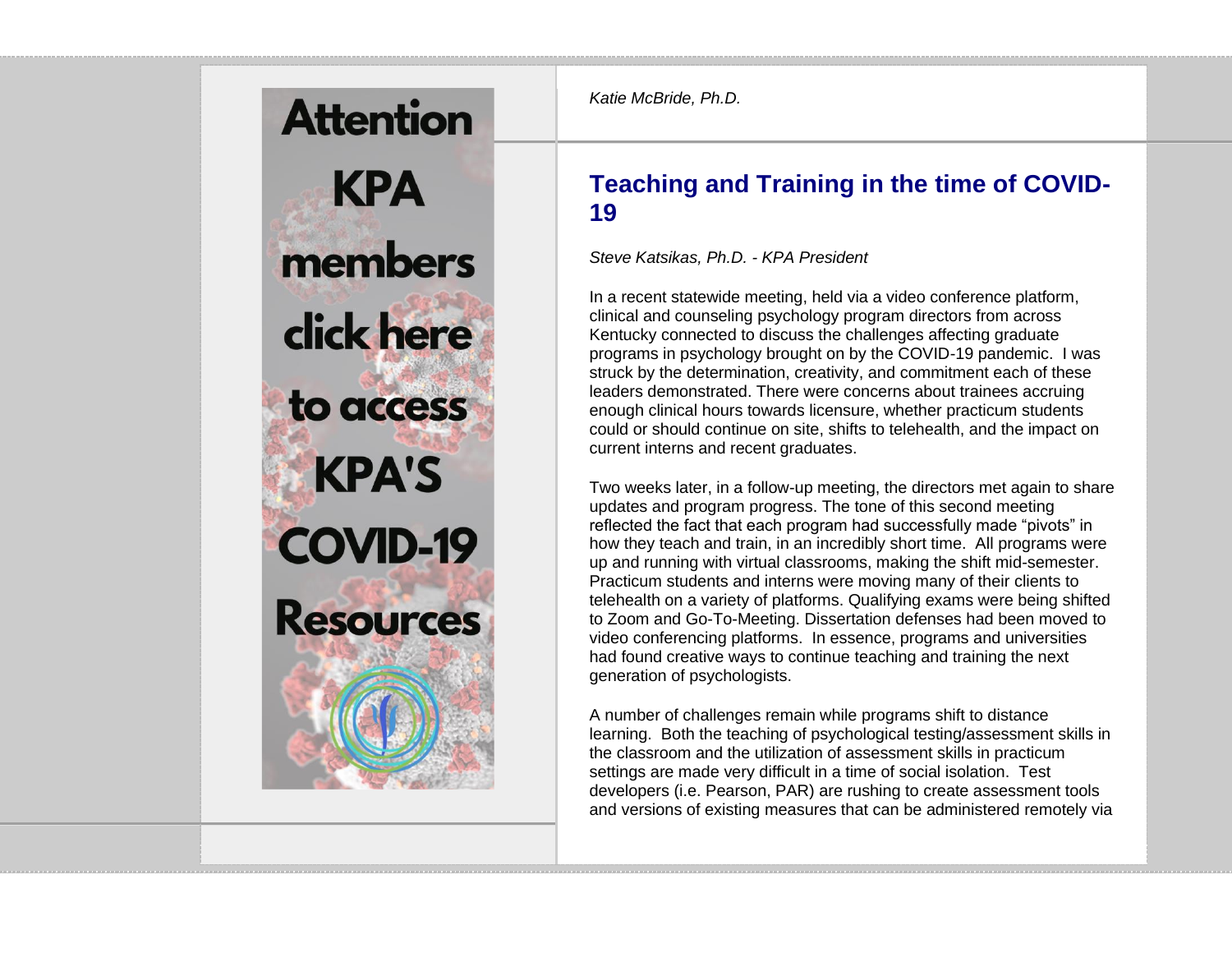





**Courtney Keim, Ph.D.,** wrote an article, *COVID-19: From the expert -*

telehealth. APA has issued a set of [guidelines](https://www.apaservices.org/practice/reimbursement/health-codes/testing/tele-assessment-covid-19) regarding the use of assessment tools via telehealth.

However, these guidelines clearly assume a high level of competence with these tools before adapting them to online administration. It is likely that the COVID-19 pandemic will accelerate a trend that was well underway: computerized administration of many of the tools that psychologists use for assessment.

Another area of concern for training programs is the likely reduction of clinical hours that trainees will accrue prior to applying for licensure. This issue has been clearly a part of discussions at The Association for State and Provincial Psychology Boards (ASPPB) which has been compiling a [list of policy changes and practice guidelines](https://www.asppb.net/page/covid19) for state licensure boards. As trainees move towards independent licensure, questions remain as to whether required hours will be altered or flexed to account for the effects of social isolation requirements on direct training hours. KPA is actively involved in monitoring and working with KBEP on behalf of Kentucky's graduate students and postdocs. On April 13, KBEP created an Ad Hoc committee to develop guidelines for possible temporary rules and standards in response to the current public emergency. KPA will keep you informed and up to date as we learn more.

It is head-spinning how rapidly changes have been occurring over the past month. It is clear that the disruptions across our commonwealth (and beyond) caused by COVID-19 are being mitigated through the creative thinking and advocacy of training programs. Psychologists are flexible thinkers, and that is evidenced in the willingness to be creative (and in some cases, tolerate ambiguity) in how psychological skills and knowledge are imparted. The effects of the virus on teaching and training will remain with our field for a while, perhaps accelerating trends like telehealth and pushing forward digital education pedagogy.

In summary, while programs and universities are showing themselves to be up for the challenge, the impact that COVID-19 has had on students' lives, plans, and financial statuses is significant. Students are anxious and worried about their present and future career paths as well as how to meet their day-to-day challenges of paying bills and staying socially connected. Faculty and clinical supervisors are in a unique role to be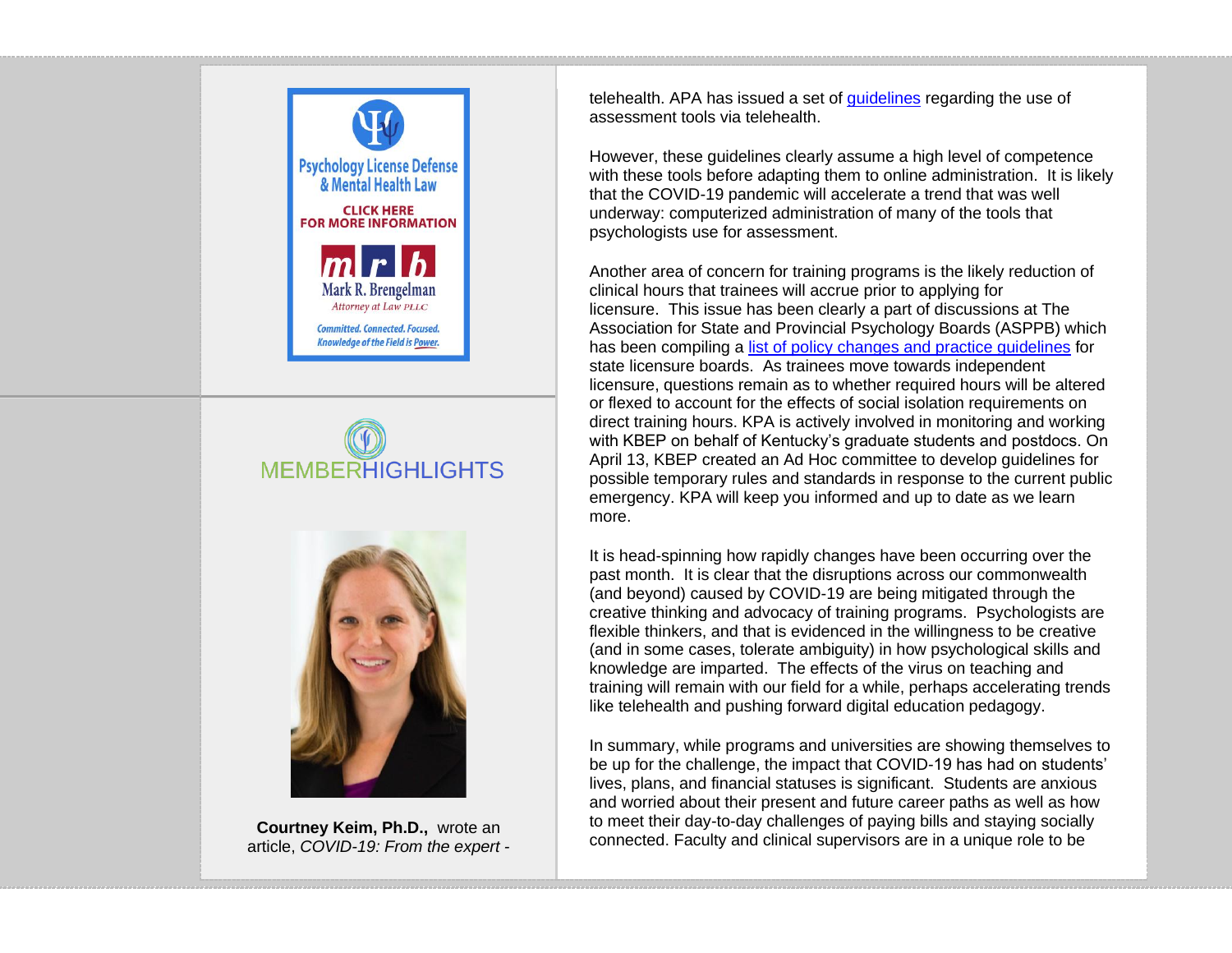*working from home with less stress.* [Click here to read the full article!](https://www.bellarmine.edu/news/archives/2020/03/18/covid-19-expert-keim-working-from-home/)



**Vestena Robbins, Ph.D.,** created a video demonstrating how to talk with your child about COVID-19. [Click here to watch!](https://streamable.com/73rwd)



Congratulations to our **Office Manager, Sarah Burress**! She was awarded the Outstanding Achievement by a Psychological Association Staff Member able to check-in with students to find ways to support them when possible in classes, supervision, and through program communication. Advocating for trainees at the state and national level will be important tasks for the near future.

## **Submit a Proposal for the KPA Convention in November!**

The KPA Convention committee hopes you are healthy at home. While we are in uncertain times, we are doing our best to plan for a productive convention in November. We selected our convention title, "Trauma-Responsive Practices Across Settings: Integrating Information into Action," prior to the changes COVID-19 imposed on our lives. Given current events, we feel that the convention theme will be essential to our work moving forward in November. We continue to plan for the convention in November as best we can, and hope you will consider submitting a proposal. A link to submit a convention proposal is on KPA's main webpage. You can also follow [this link.](https://kpa.memberclicks.net/index.php?option=com_mcform&view=ngforms&id=2007568#/) While we would like to have several workshops that align with our theme across a wide range of practices, proposals do not have to align entirely with the theme and we will be pleased to consider a wide range of topics for the convention.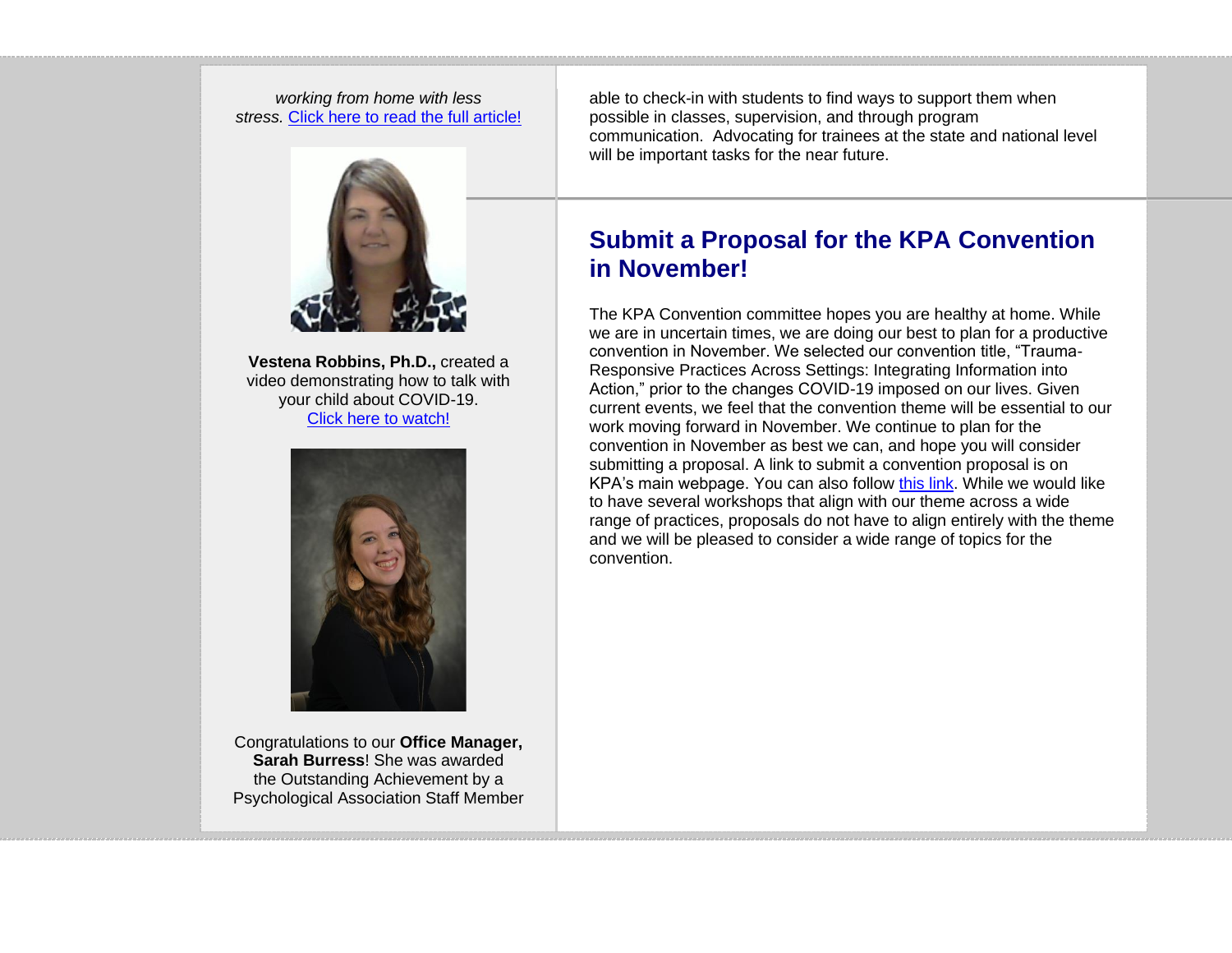at the 2020 Practice Leadership **Conference** 



Kentucky Cabinet for Health and Family Services (CHFS) Acting Secretary Eric Friedlander has announced **Shambra L. Mulder, Ph.D.,** as the agency's new Ombudsman. Mulder began her appointment on Feb. 13. [Click here to read the full article.](https://mailchi.mp/a133e694942f/musgrave-named-director-of-government-relations-for-department-of-education-1300073?e=0a9ccc1203)



**Rachel Buehner, Ph.D.,** was selected to the APA Leadership Development cohort. Only 9 Early Career

**OPEN CALL We are accepting Proposals for Continuing Education Events for** the 2020 Convention & 2021 Calendar

**Click here to submit your** proposal!

## **GA Session Prepares to Wrap Up and Primary Elections are Postponed**

*Sheila A. Schuster, Ph.D.*

To put it mildly, this was a very strange legislative session!

For the first time in the history of the Commonwealth, the General Assembly chose to pass a one-year budget, rather than the required biennial budget. This was necessitated by the uncertainty of the longrange effects of the pandemic on the state's economy. The legislature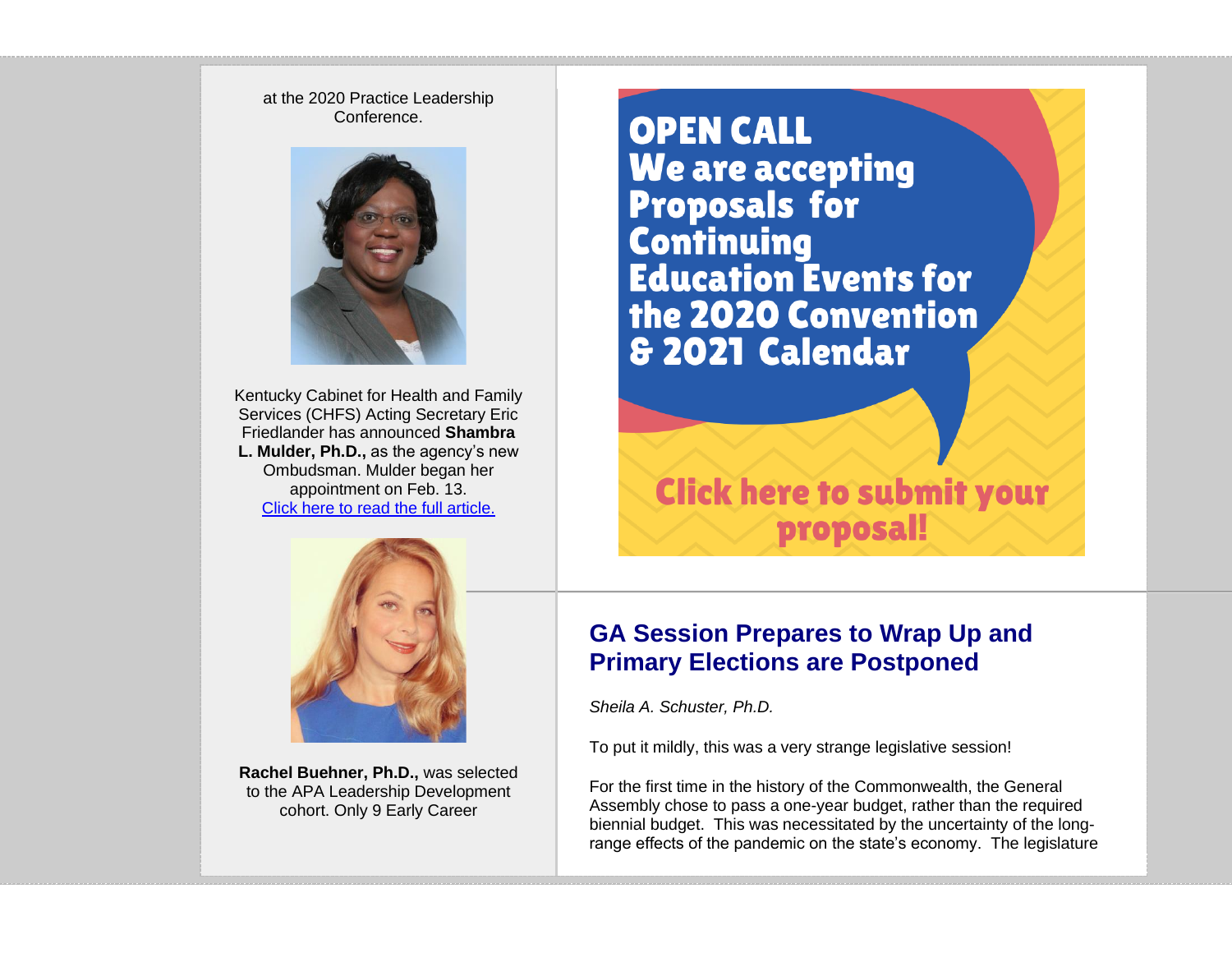Psychologists were selected for this prestigious position.

*If you have a highlight you would like to share with the KPA office please email Marketing & Membership Coordinator, Samm Ownby at [samm@kpa.org](mailto:samm@kpa.org)*

## **KPA Home Studies**

*[Effective Advocacy -](https://kpa.memberclicks.net/all_home_studies) Every Voice [Counts!, 1.5CE or Without CE](https://kpa.memberclicks.net/all_home_studies)  [Credits](https://kpa.memberclicks.net/all_home_studies) Presented by Sheila Schuster, Ph.D.*

**[Domestic Violence and Elder Abuse:](https://kpa.memberclicks.net/kpa-home-study-domestic-violence-and-elder-abuse--overview-and-legal-updates--3-ce)  [Overview and](https://kpa.memberclicks.net/kpa-home-study-domestic-violence-and-elder-abuse--overview-and-legal-updates--3-ce) [Legal Updates, 3 CE](https://kpa.memberclicks.net/kpa-home-study-domestic-violence-and-elder-abuse--overview-and-legal-updates--3-ce)** *Presented by David Hanna, Ph.D.*

*[Understanding and Treating Sleep](https://kpa.memberclicks.net/all_home_studies)  [Disturbance: Lessons Learned](https://kpa.memberclicks.net/all_home_studies)  from [Treating Veterans, 1CE](https://kpa.memberclicks.net/all_home_studies) Presented by Adam D. Bramoweth, Ph.D.*

**[Families and Couples in Transition:](https://kpa.memberclicks.net/all_home_studies)  [Lessons Learned, 1CE](https://kpa.memberclicks.net/all_home_studies)** *Presented by Steven Sayers, Ph.D.*

will pass the budget for the second year of the biennium when they convene in January of 2021.

Also for the first time in Kentucky's history, legislators cast their votes for the budget bill and other legislation via texts and emails from their Annex offices to their caucus leaders on the floor of the House! This accommodation was, of course, due to the COVID-19 pandemic. I believe that we were the only state whose legislature continued to meet, despite the pandemic….

The budget – although very sparse – did have some good news in it! The quasi-governmental agencies –community mental health centers, local health departments, rape crisis centers, domestic violence shelters, and children's advocacy centers – did not require additional funding in the budget because their employer contribution rate to the pension system was frozen for another year at the current 49% rate. This was particularly good news since the CMHCs have been hard hit by the COVID-19 pandemic in terms of greatly reduced Medicaid billings (by as much as 30%).

Another bit of good news was the budget language and funding for the mental health piece of the school safety legislation (SB 1 last session; SB 8 this session). The allocation for the coming fiscal year was \$7.4M which was about one-half of the amount originally allocated in the Governor's budget. The funding covers all qualified mental health professionals (all levels of psychology licensing), as well as school counselors, psychologists, and social workers. Priority funding will go to schools which utilize Medicaid funding.

The Governor signed over 30 bills during the veto period, some of which were in KPA's priority bill listing: a technical correction to Tim's Law to allow more individuals to qualify for it; establishment of an Eating Disorders Council (for which KPA will be nominating members), rolling out Mental Health First Aid across the state, creating a single formulary for Medicaid (a huge help to the CMHCs and agencies treating Medicaid patients) and a prohibition on selling tobacco products to anyone under age 21 (part of our public health agenda). Unfortunately, we were not successful with the Psychology Compact bill nor on legislation to ban conversion therapy. We did successfully "play defense" to defeat several bad pieces of legislation during the session. Thanks to all who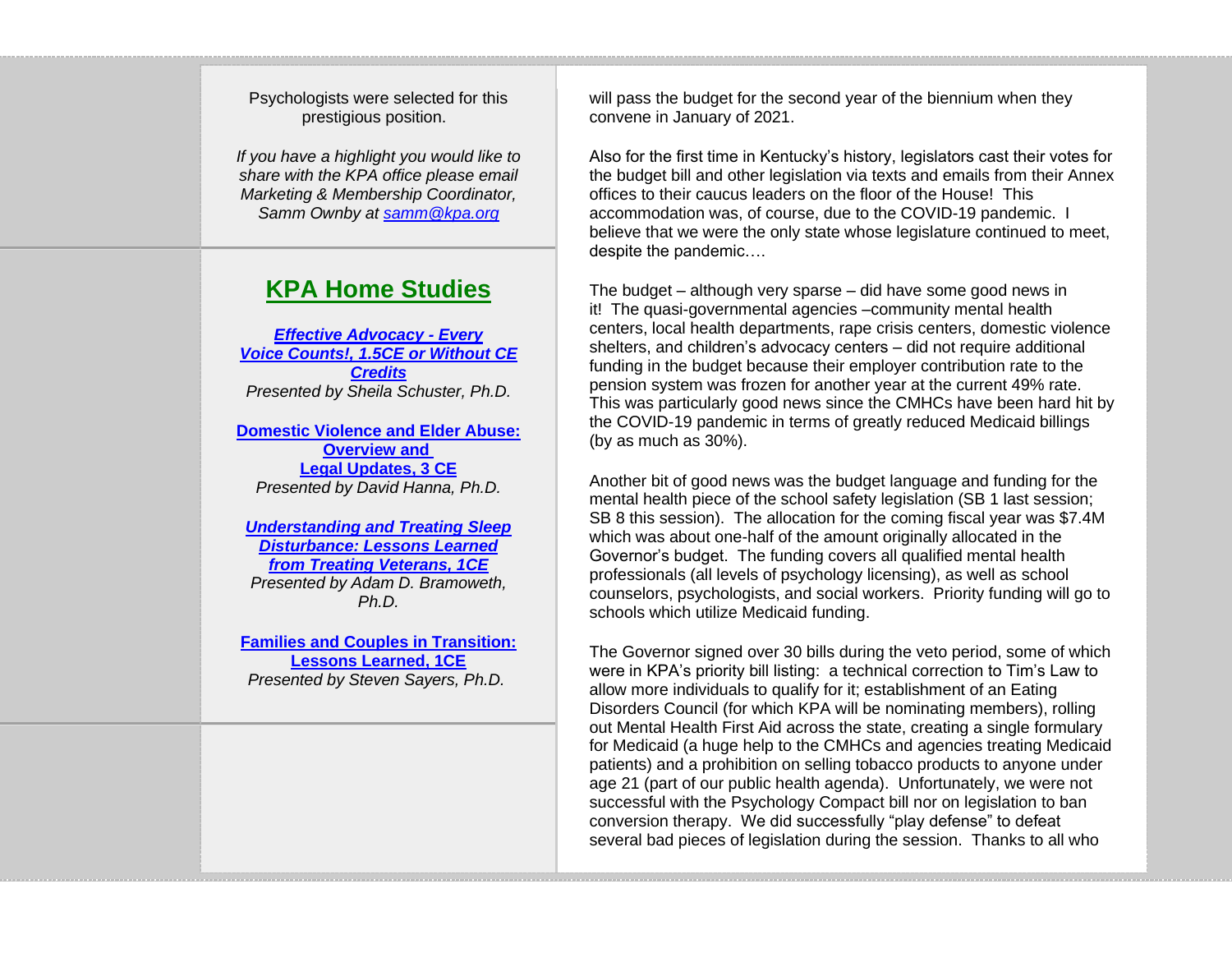

# **Upcoming National Register Webinars**

On **Friday, April 24** at 2:00–3:00 p.m. ET / 1:00–2:00 p.m. CT, Dr. Steiner will present the webinar Online Group Therapy as part of the National Register's Clinical Webinar Series. **KPA members receive \$10 off registration with the code KPA10**. Find out more: <https://bit.ly/2VBFCZ1>

On **Wednesday, May 6** at 2:00–3:00 p.m. ET / 1:00–2:00 p.m. CT, Dr. Abramowitzwill present the webinar Understanding and Treating OCD as part of the National Register's Clinical Webinar Series. **KPA members receive \$10 off registration with the code KPA10.** Find out more: <https://bit.ly/3cq23Hi>

called into the Message Line and communicated with your legislators during the session!

The legislators returned to Frankfort on April  $14<sup>th</sup>$  and  $15<sup>th</sup>$  to wind down the session. A few of our bills were still potentially in play, but none made it to final passage. At the last moment, Rep. Willner and I worked on a bill to provide community health workers to act as liaisons between schools and mental health, social services, and physical health agencies for children and families. The House passed the bill, but the Senate did not as the session ended. All of the Governor's vetoes were overridden by the legislature with votes along party lines. As required by the KY Constitution, the legislature adjourned by midnight on April 15<sup>th</sup>.

**PLEASE NOTE:** Because of the COVID-19 pandemic, the Primary Election originally scheduled in May has been postponed to **June 23rd**. It is not clear if write-in ballots or extended absentee voting will be allowed or not. The deadline for registering for the Primary Election has also been moved and is now **May 26th**. You must be registered as either a Democrat or a Republican in order to vote in the Primary Election. This election is important…remember, elections do have consequences!

## **KPA Ethics Committee: Responding to New Questions and Concerns**

Most everything we know as people, as clinicians, and as neighbors, over the course of the last month, has changed. If anything, the 'social contract' we tacitly agreed to has become more stringent. The work we do has either disappeared, increased, fundamentally changed, or some combination of them all.

The Ethics Committee is composed of volunteers who respond to your requests about often complicated ethical questions. Our committee is tasked with applying general ethical principles to a myriad of situations. While ethical dilemmas, as represented in coursework, and licensing exams, are typically clear-cut, in our real-life world, they are absolutely not. Now that everyone is teaching, writing, and providing therapy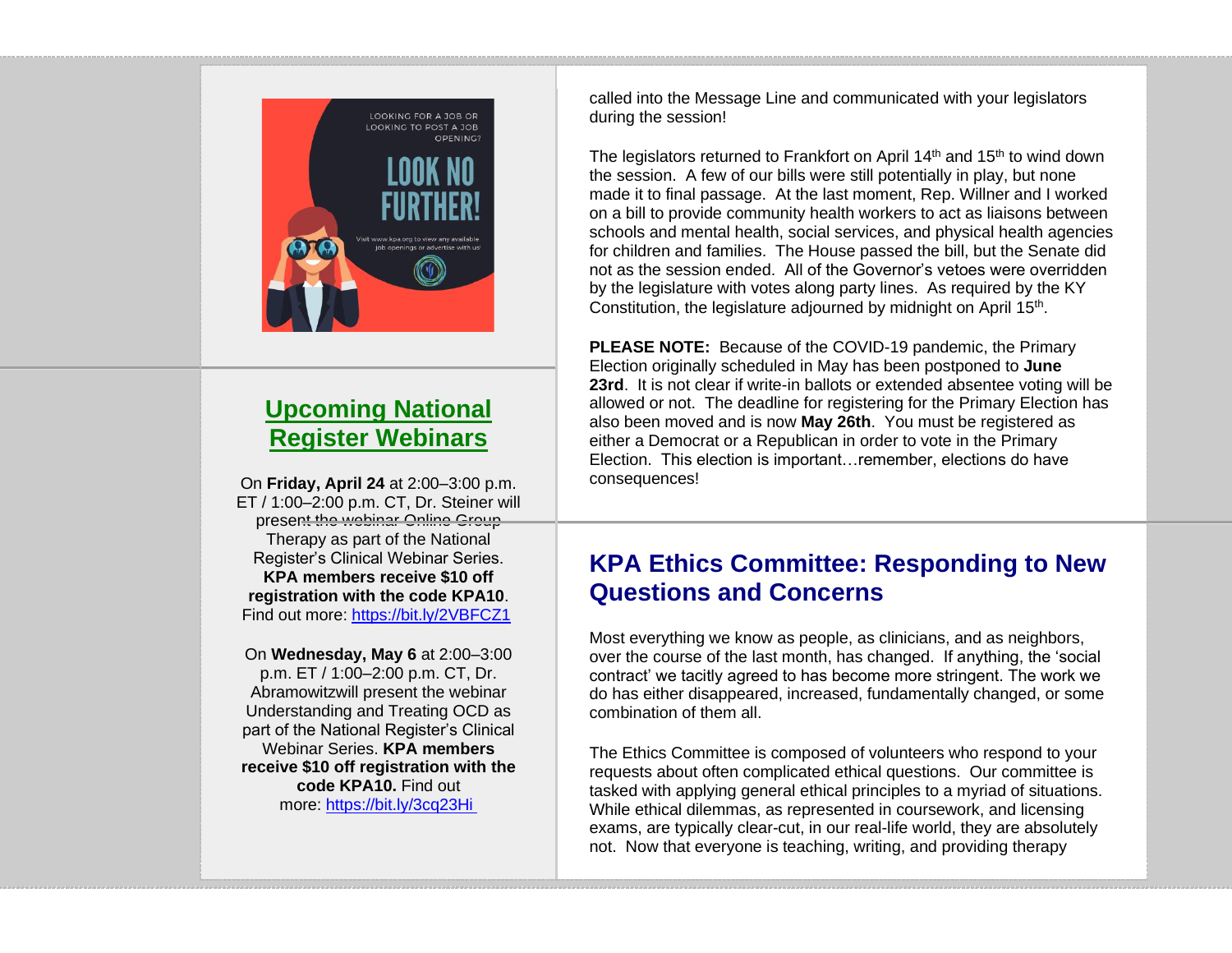

remotely, the ethical concerns are viewed through an additional lens, that is, if anything, foggier than before.

To that end, we want to take this space to consider what some of the members of the Ethics Committee see as the most initially significant challenges. As always, we are not offering 'solutions'; we are highlighting challenges. We will work through those together, as a community, to provide the most caring, professional, and ethical care to those we serve.

- Privacy issues related to who is in the room with the client when online.
- Trying to do couples therapy is challenging virtually because there is often lag in the communication. When couples get heated it is difficult to intervene quickly.
- Treating children is difficult because you need an adult in the room, which again can hinder confidentiality and privacy for the child. The child may also turn upside down, put the phone/tablet down, run around the room, or leave the PC.
- Verifying the client is who he/she says he/she is.
- Having a confidential workplace at home.
- Aesthetics related to what the client sees: appropriate dress, professional appearance, professional background.
- Background noise on the client's end of the conversation.
- Laws and regulations are changing rapidly during the pandemic.
- Laws and regulations are temporarily changing during the pandemic.
- Compliant platforms are not necessarily the platforms with which clients are familiar.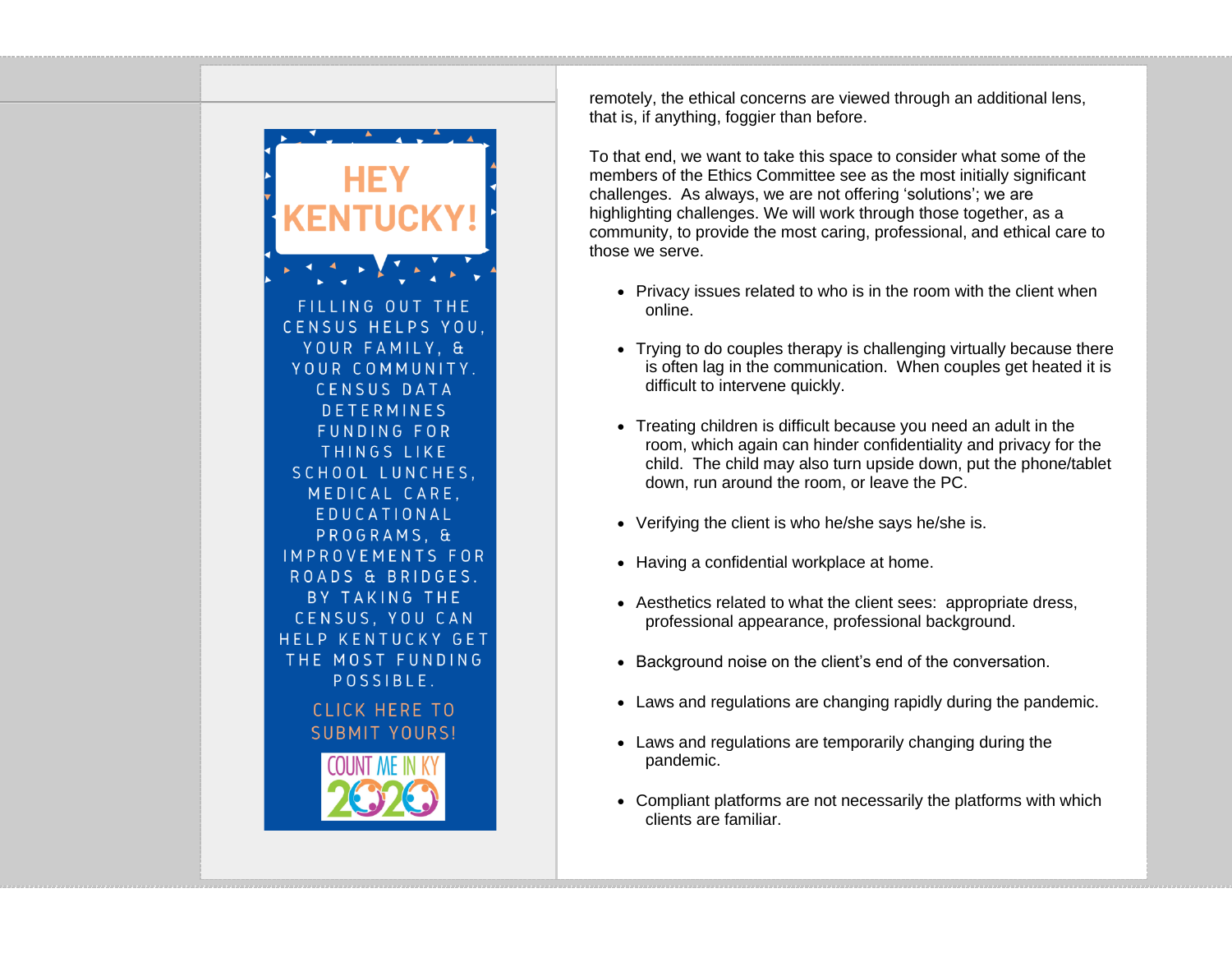

**[KPA Advocacy Benefits](https://www.kpa.org/join-the-kentucky-psychological-association-)**

- Clients that do not have a device/computer.
- Clients that do not have reliable internet access in their homes.

All of this to say: we cannot let *The Perfect be the Enemy of the Good.*

During this time of anger, anxiety, and apathy, we will all do the best we can, to help those in need. As we have been tasked to do. As we have been trained to do.

As your Ethics Committee, we will continue to be available to assist you to consider the new ethical concerns we are all facing during this era of change. For more information feel free to reach out at [leelook@gmail.com](mailto:leelook@gmail.com)

*-------------------------------------------------------*



*-------------------------------------------------------*

## **Strengthening your mental health during the COVID-19 pandemic**

*Brighid Kleinman, PhD & Jennifer Price, PhD - KPF President*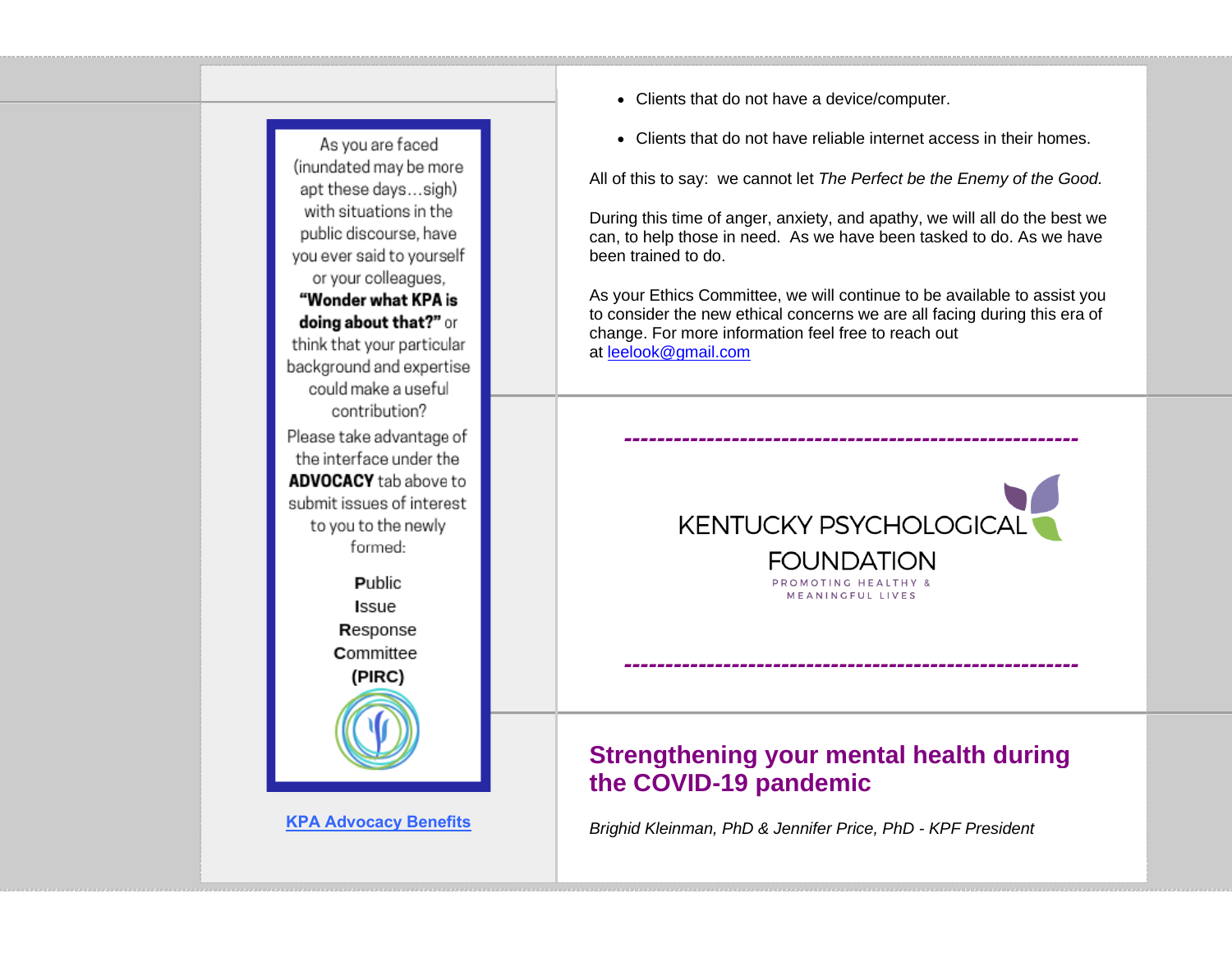Remember that KPA's advocacy efforts are supported by your membership in KPA. KPA's advocacy benefits all psychology professionals, not just those who belong to KPA. We thank you for continuing to support the future of psychology and those we serve through your active membership in KPA!



#### **KPA Member Benefit Highlights**

#### **Free Practice Consultations**

KPA's Director of Professional Affairs, is available to consult with KPA members concerning a range of practice and

As we move through another week of staying at home because of COVID-19, Kentuckians are wondering how to cope with at least several more weeks homebound. The good news is that our social distancing efforts appear to be working—Kentucky seems to be successfully "flattening the curve," with the hopeful result that fewer of us will flood hospitals and overflow their capacities. However, our mental health is under added stress, both from the uncertainty of the virus and the substantial changes in our daily lives. We know from psychological science that specific features of stressful events increase anxiety, and unfortunately, this pandemic hits the trifecta: uncertainty and unpredictability about the future, lack of control, and high perceived risk are all factors that heighten anxiety. Most of us have some things we do to help cope in the short term, but it is very difficult not knowing how long we will have to do them. Additionally, some of our usual healthy coping strategies (like going to the gym or going out to eat) are unavailable. Combine this with increasing financial worries for many of us, and this situation is a recipe for significant anxiety and depression.

Psychological science also tells us that we can expect this increased distress to have certain characteristics - including exhaustion, lack of motivation, trouble sleeping, irritability, poor concentration, and deteriorating work performance. If you are experiencing these symptoms, you aren't going crazy. A lot of people are feeling like this. These are natural reactions to an unusual situation, and it's normal to have some amount of anxiety during a big stressor. It's simply your body's way of preparing to take action against a threat. Dr. Elizabeth Cash, Associate Professor of Psychology and Director of Research for the University of Louisville's Department of Otolaryngology and Communicative Disorders, explains that "When we are feeling anxious or stressed, the body releases two hormones, adrenaline, and cortisol. Adrenaline activates the "fight-or-flight" response to allow our body to escape immediate threat. When cortisol is released, it signals the body to mobilize energy so it can keep moving."

For short-term stressors, like a minor car accident or an upcoming medical procedure, there are many ways to cope with the anxious feelings since they will soon be over. In our ongoing pandemic situation, however, we don't know how long it will last and therefore you will need to be intentional about developing longer-term coping strategies that will work with our current situation. Dr. Cash explains that our bodies have natural rhythms of alertness and arousal that get disrupted with long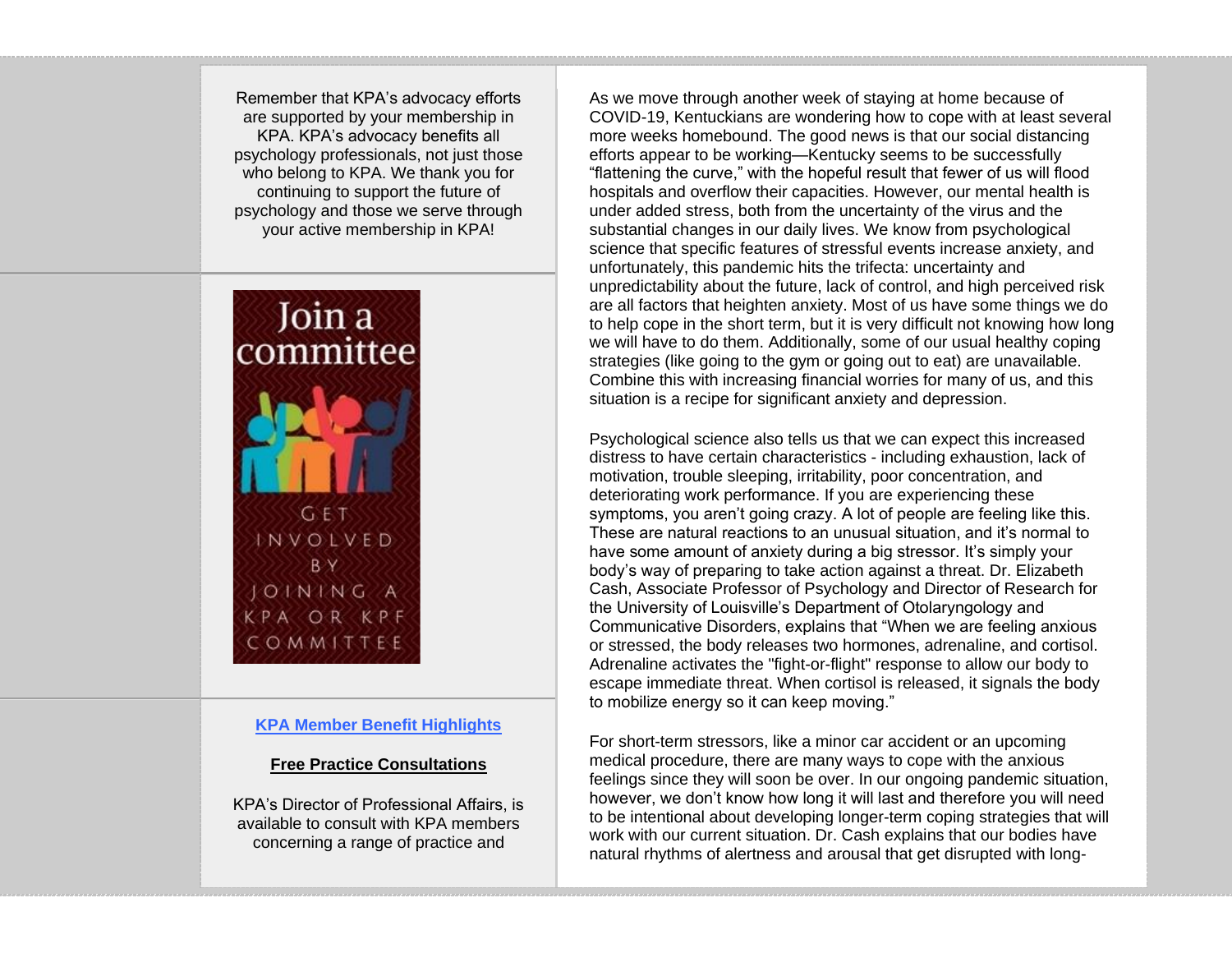advocacy issues, including HIPPA, third party reimbursement, and state regulations, and can tap resources and practice information from APA to help members resolve issues.

Have a professional/ practice question? KPA Members log in to the KPA website and access the consultation form under the Members Only section!

term stressors. She says "Situations that continually or repeatedly activate our stress response systems can trigger more cortisol releases, which contribute to difficulties concentrating, relaxing and sleeping."

We can learn to re-balance our minds and bodies during a long-term stressor such as this pandemic, but we need to be intentional about it. Kentucky Psychological Association members recommend the following strategies to help you cope during the COVID-19 Emergency. We recognize that not all individuals have the resources to do all of these, so we recommend that you do what you can and help others if you are able.

- Make a daily schedule and stick to it. **Routine and structure** are helpful in maintaining good mental health. This is particularly helpful if you have a large family or lots of adults living together. Make sure you build in breaks for everyone and if you get off track, take it easy on yourself and try again the next day.
- Keep **healthy sleep habits**. Go to bed and wake up at the same time every day. Don't work in your bed—if you do activities in your bed other than sleep and sex, your body will associate your bed with wakefulness and you may have trouble sleeping.
- Get **outside** at least once a day. Sunshine and reminders of the rest of the world help us with **perspective**. Remember to stay at least 6 feet away from other people, but smile and wave to your neighbors—a little **connection** can go a long way!
- **Exercise** at least several times a week. Walking, running, or biking outside are options, as well as yoga, strength training, or dancing indoors. There are many free online exercise videos.
- Reach out for **connection** and **social support**. Set up phone calls or video calls with friends and family. Have dinner with friends over video. Take virtual walks with friends or do video book clubs and game nights. See if your church is doing a video bible study. We need communities and relationships to have **meaning** in our lives.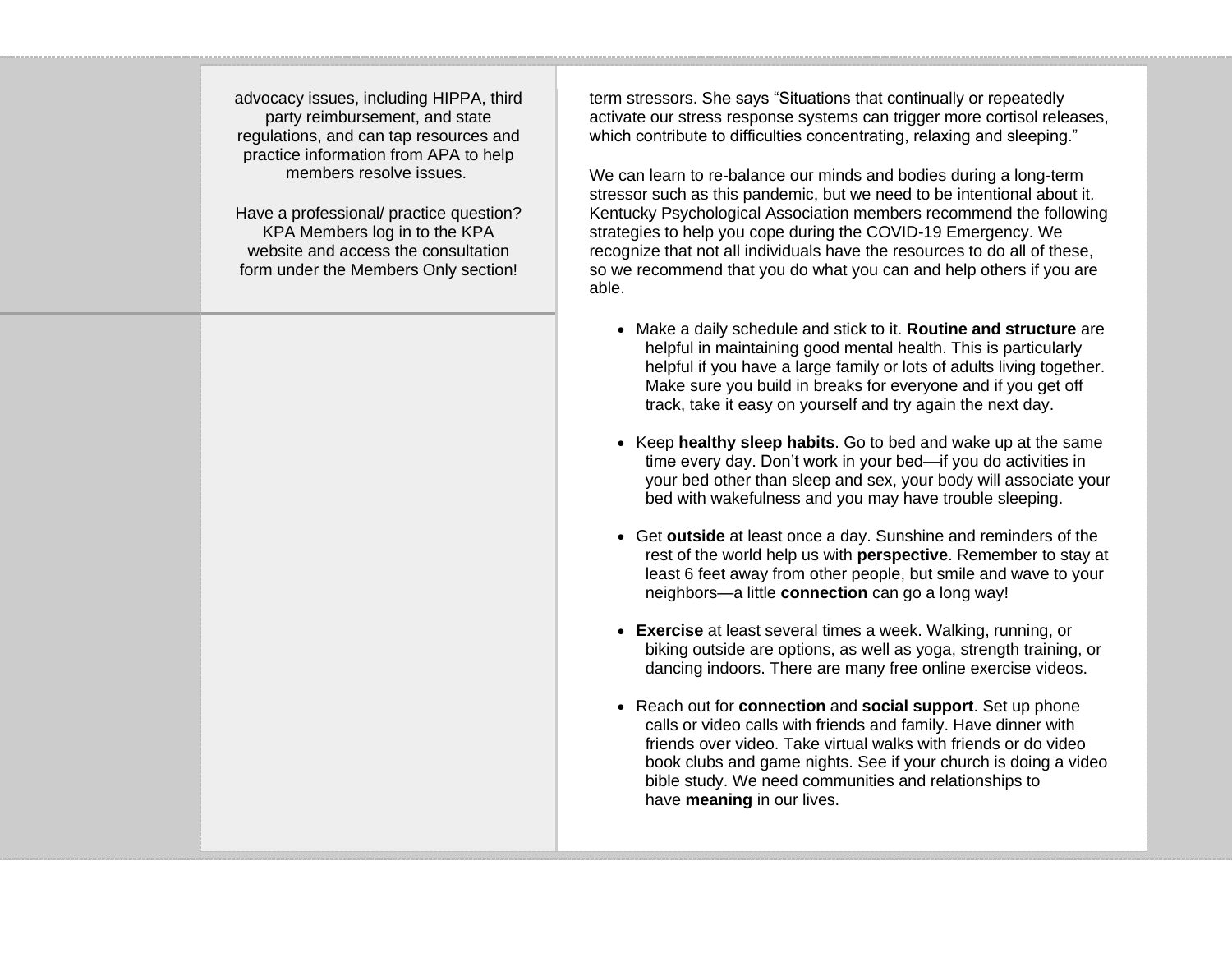Kentucky Psychological **Association's** Colleague **Assistance** Program is here for **vou** 



**Check the** website and make the call

#### **Free Ethics Consultations**

Have an ethical concern or question? Request a consultation from the KPA Ethics Committee by completing the Ethics Consult form available under the

- **Limit social media and news**. It's important to be informed, but paying too much attention can have negative mental health consequences. Studies have shown that we overestimate risk when we spent too much time-consuming media.
- Give yourself **compassion** and **grace**. This is a very hard time, and expecting yourself to perform at your usual capacity is unreasonable. Worry and uncertainty take up space in our brains even when we don't realize it, which might make you feel more tired or less able to focus. Don't expect too much from yourself, and be kind to yourself and others!
- Engage in **prosocial behaviors**: research has shown that doing kind things for other people lifts our mood. This is a great time to donate money, make masks for hospital workers, or write cards for loved ones you can't see in person.
- Keep **perspective**: what you are doing is working! You're helping to keep your communities safe and healthy, so great job!
- **Talk to your children** in age-appropriate language. Ask them how they're feeling and what they're worried about. Don't avoid the subject—unnamed anxiety is worse than named anxiety. Let them know that most people who get this illness will recover and that they are doing exactly what they need to do by staying home.
- **Signs of distress in children**: Dr. Felicia Smith, psychologist, and co-owner of Strong Minds, says that "Signs of increased stress in children may include changes in mood, behavior, sleep and eating patterns. If parents notice any of these changes, reach out to a psychologist in your area."

Please **seek help** if you find yourself unable to cope or if you experience any of the following symptoms: urge to harm yourself or others, suicidal thoughts, inability to get out of bed or to do necessary tasks, overreliance on drugs or alcohol. Most psychologists and other mental health professionals are doing telehealth treatment so you can get help virtually. The Kentucky Psychological Association keeps a list of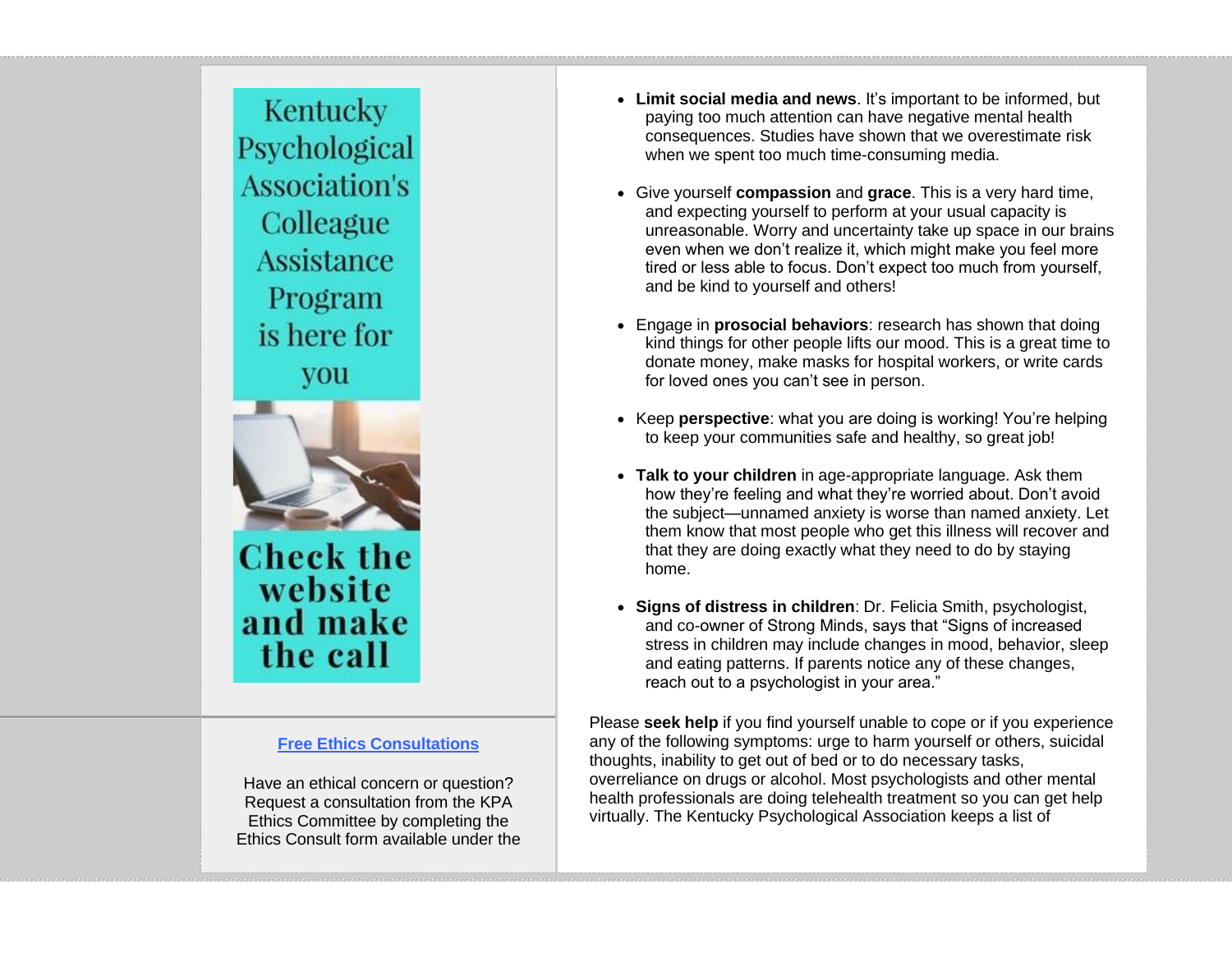Members Only section of the website. How it works…Your request will be forwarded to the current KPA Ethics Committee Chair, Dr. Vicki Van Cleave, who will consult with the entire ethics committee and review ethical guidelines prior to issuing a response. Response time averages around 10 days depending on the depth of the consultation request.

#### *KPA Member Only Services!*

providers on their website [www.kpa.org.](http://www.kpa.org/), or you can contact your insurance company to get a list of providers.

Thanks to each and every one of you who is social distancing and changing your lifestyle to keep our communities safe and healthy. You are doing a great job!

The Kentucky Psychological Foundation's mission includes educating the public on a broad range of health, mind-body, and behavioral topics in order to build a psychologically healthy Kentucky. More information can be found at [http://www.kentuckypsychologicalfoundation.org.](http://www.kentuckypsychologicalfoundation.org/)

The Kentucky Psychological Association (KPA) is a statewide membership organization representing psychologists, psychological practitioners, educators, researchers and students across Kentucky. KPA promotes the science and practice of psychology. To find a psychologist in your area, visit the KPA Psychological Services Locator: [https://www.kpa.org/psychological-services-locatorical](https://www.kpa.org/psychological-services-locatorical-services-locator#/)[services-locator#/](https://www.kpa.org/psychological-services-locatorical-services-locator#/)

## **Kentucky Gives Day 2020**

On **May 12**, Kentucky's nonprofit sector will rally together to raise their voices. Kentucky Gives Day brings charities and Kentuckians—near and far—together for a powerful day of action and philanthropy. Your donations now and on the big day of May 12 can help your favorite nonprofit(s) power through this difficult time. [Click here to make a donation to the Kentucky Psychological](https://www.kygives.org/organizations/kentucky-psychological-foundation)  [Foundation!](https://www.kygives.org/organizations/kentucky-psychological-foundation)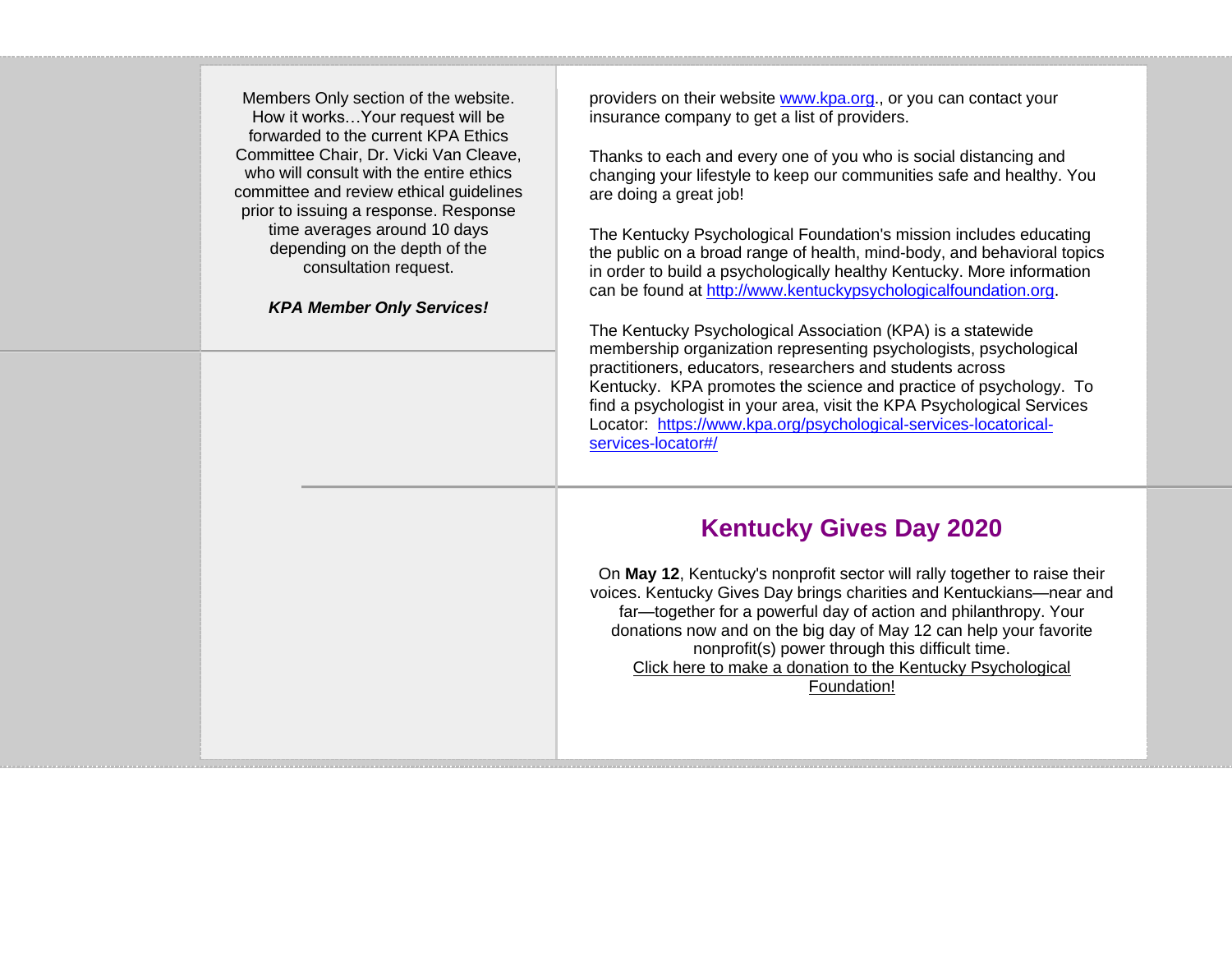



# **Director of Professional Affairs Update**

As you may know, the Director of Professional Affairs (DPA) is a paid, very part-time position for KPA, and serves as a support for practicerelated issues. This liaison role includes working with

#### 1. **DPAs from other State and Provincial Psychology Associations**

- 2. **KBEP (our state licensing board) which has been highly collaborative and responsive to recent requests for information and changes within their ability to make**
- 3. **KPA's Legislative Advisory Committee that includes our lobbyist, the tireless and resourceful Dr. Sheila Schuster**
- 4. **APA practice resources (Shout out to the wonderful legal consultants with Legal & Regulatory Affairs [LRA]**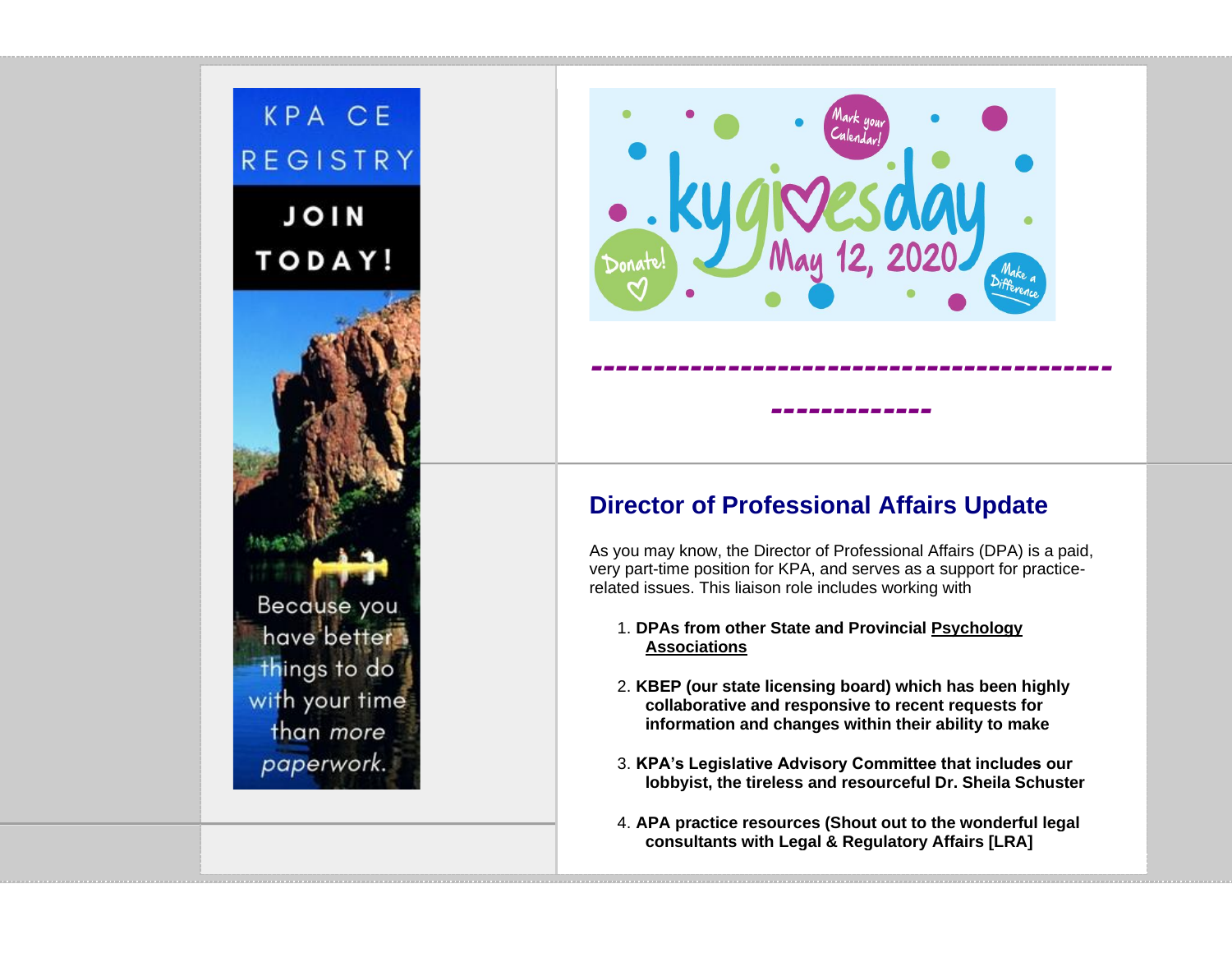# On-Demand Continuing **Education** Webinars

Completing one of the four Ethics and Risk Management Webinar Sequences and its exam earns you 6 CE credits and makes you eligible for a 15% savings on your Trust Sponsored Professional Liability Insurance premium for two consecutive renewals at your next policy renewal.

**CLICK HERE AND ENTER TRUST-KY DURING** REGISTRATION!

**Department and to Dr. Jared Skillings' team with the APA Practice Directorate for their very timely and effective outreach and advocacy efforts these past 3 intense, fastpaced weeks).**

Your DPA (in good company with DPAs and Executive Directors from all across North America!) has been BUSY with coordinating, reacting, disseminating, and advocating around all things COVID-19 Quarantine! Our priorities these past few weeks have been:

**> Disseminating and clarifying the latest resources and changes related to the COVID-19 Response for our members** [\(Click to view](https://kpa.memberclicks.net/index.php?option=com_mclogin&view=mclogin&return=aHR0cHM6Ly93d3cua3BhLm9yZy9rcGEtbWVtYmVyLWNvdmlkLTE5LXJlc291cmNlP3NlcnZJZD03NTI4?servId=7528&option=com_mclogin&view=mclogin&return=aHR0cHM6Ly93d3cua3BhLm9yZy9rcGEtbWVtYmVyLWNvdmlkLTE5LXJlc291cmNlP3NlcnZJZD03NTI4)  [our KPA COVID-19 Resource Page\)](https://kpa.memberclicks.net/index.php?option=com_mclogin&view=mclogin&return=aHR0cHM6Ly93d3cua3BhLm9yZy9rcGEtbWVtYmVyLWNvdmlkLTE5LXJlc291cmNlP3NlcnZJZD03NTI4?servId=7528&option=com_mclogin&view=mclogin&return=aHR0cHM6Ly93d3cua3BhLm9yZy9rcGEtbWVtYmVyLWNvdmlkLTE5LXJlc291cmNlP3NlcnZJZD03NTI4)

1. Transition to telepsychology with

- best practices for clinicians and clients
- the meaning of loosening of HIPAA restrictions and
- frequently shifting coding changes and coverage for 3rd party payors

2. Interstate practice issues-and soliciting clarification from our bordering states and from APA's L & R team—these have been tricky to follow.

3.Tracking changes to education & training requirements for students, interns, and post-docs (See more from KPA President Dr. Steve Katsikas in this publication) including KBEP actions.

4.Tracking potential changes to KY CE requirements

5.Self Care for psychologists including KPA Colleague Assistance Program (CAP)

6.Responding to your questions (and frustrations!) over email and through our "Q & A Webinars with KPA Leadership"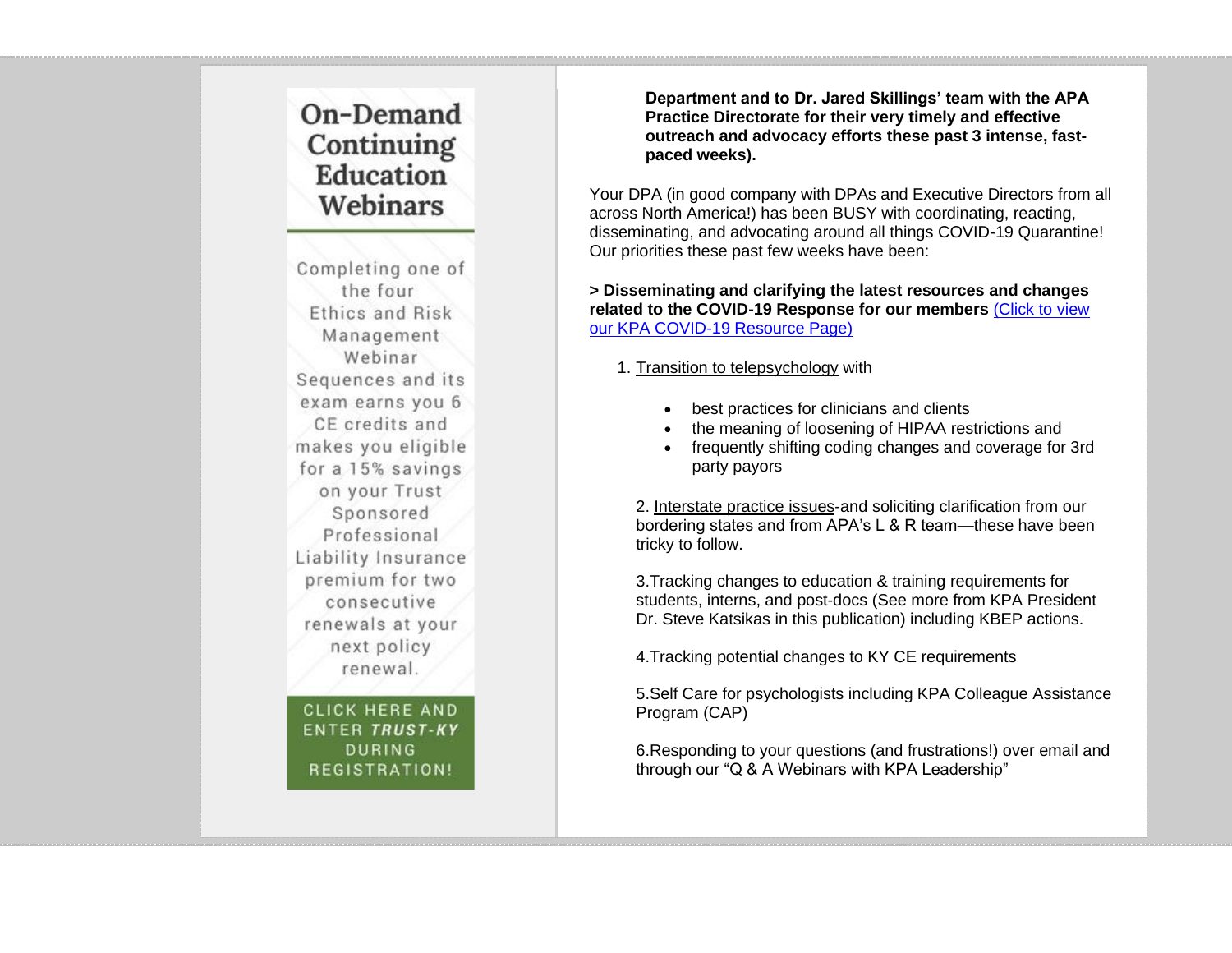**> Successfully advocating with the Governor's Office and Kentucky Department of Insurance to expedite telepsychology be fully covered services and support continuity of care**

**> Working with KPF to develop Public Education materials on the role psychology can play during these difficult times across our communities**

We will continue to keep you informed as we go, and I appreciate your emails with your inquiries, shared information, and feedback when our work has felt supportive and beneficial to your work. I hope you will keep me informed in the upcoming weeks of the good, bad, and the ugly of how your telepsychology billing is actually being processed by insurance companies - whether you are facing denials or reductions to your fees charged…

Please keep that communication coming [\(dpdkatie@kpa.org\)](mailto:dpdkatie@kpa.org) so that we can best serve your practice needs! KPA will continue to work to find ways to support you continuing successful psychological practice and be able to focus on your clients during these challenging and unsettling times.

Thanks for reading,

Katie

## **KPA Committees Recruiting New Members**

Do you want to get more involved with KPA? Our association is YOUR professional organization. Several committees are interested in adding new members to their work. If you are interested in getting more involved please contact the KPA office  $kpa@kpa.org$ .